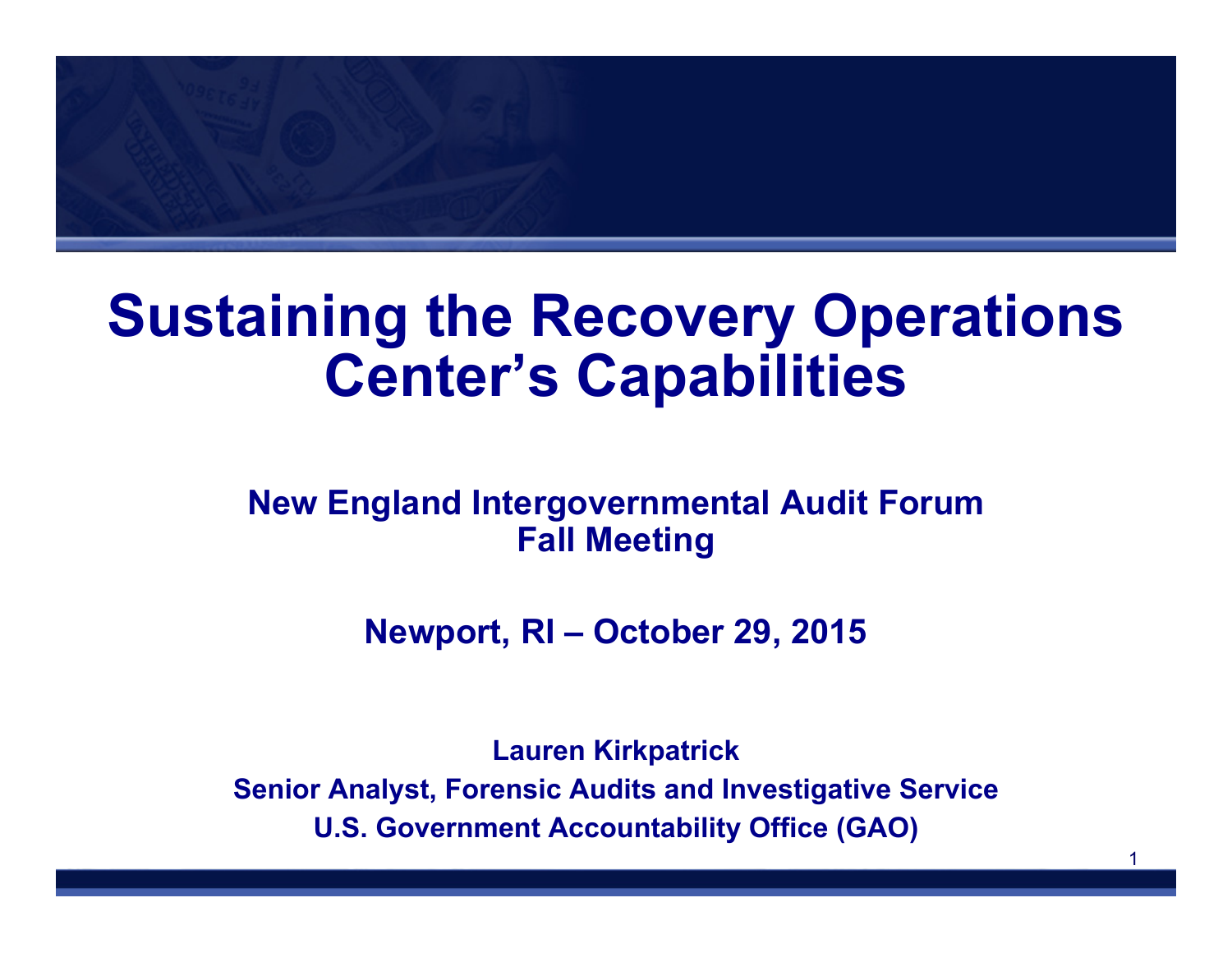## **Recovery Operations Center (ROC) Overview**

- • The American Recovery and Reinvestment Act of 2009 (Recovery Act) created the Recovery Accountability and Transparency Board (Recovery Board)
	- • In October 2009, the Recovery Board established the ROC to analyze the use of Recovery Act funds using data analytics

Figure 1: Timeline of Legislation Authorizing the Recovery Board and Corresponding Appropriations

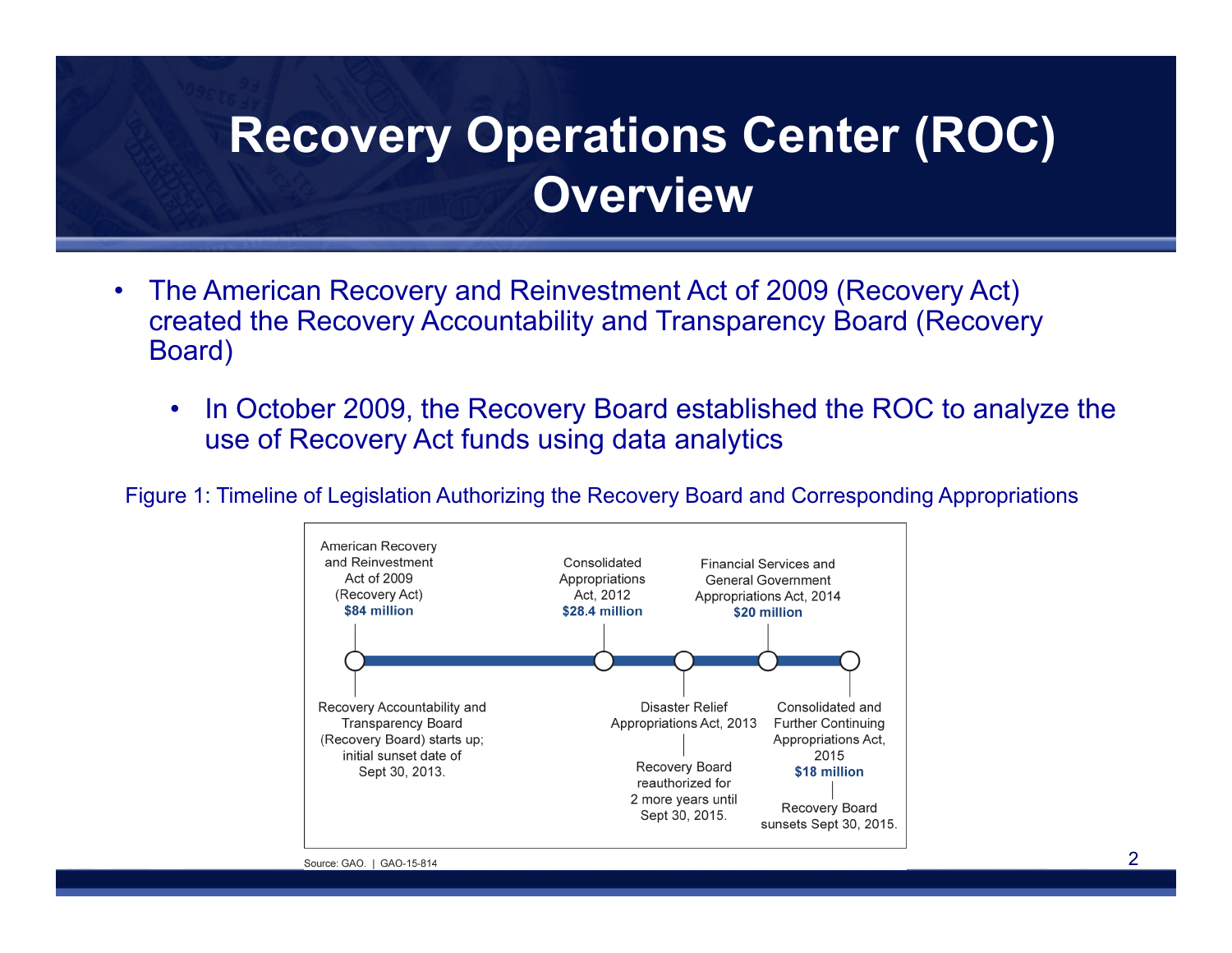## **DATA Act Authorizes Treasury to Transfer ROC Assets**

- • The Digital Accountability and Transparency Act of 2014 (DATA Act) provided discretionary authority to the Department of the Treasury (Treasury) to establish a data-analysis center or expand an existing service to provide data, analytic tools, and data-management techniques to support
	- the prevention and reduction of improper payments by federal agencies, and
	- •improving efficiency and transparency in federal spending
- • The DATA Act authorized Treasury to transfer to itself all assets that support the operations and activities of the ROC relating to the detection of waste, fraud, and abuse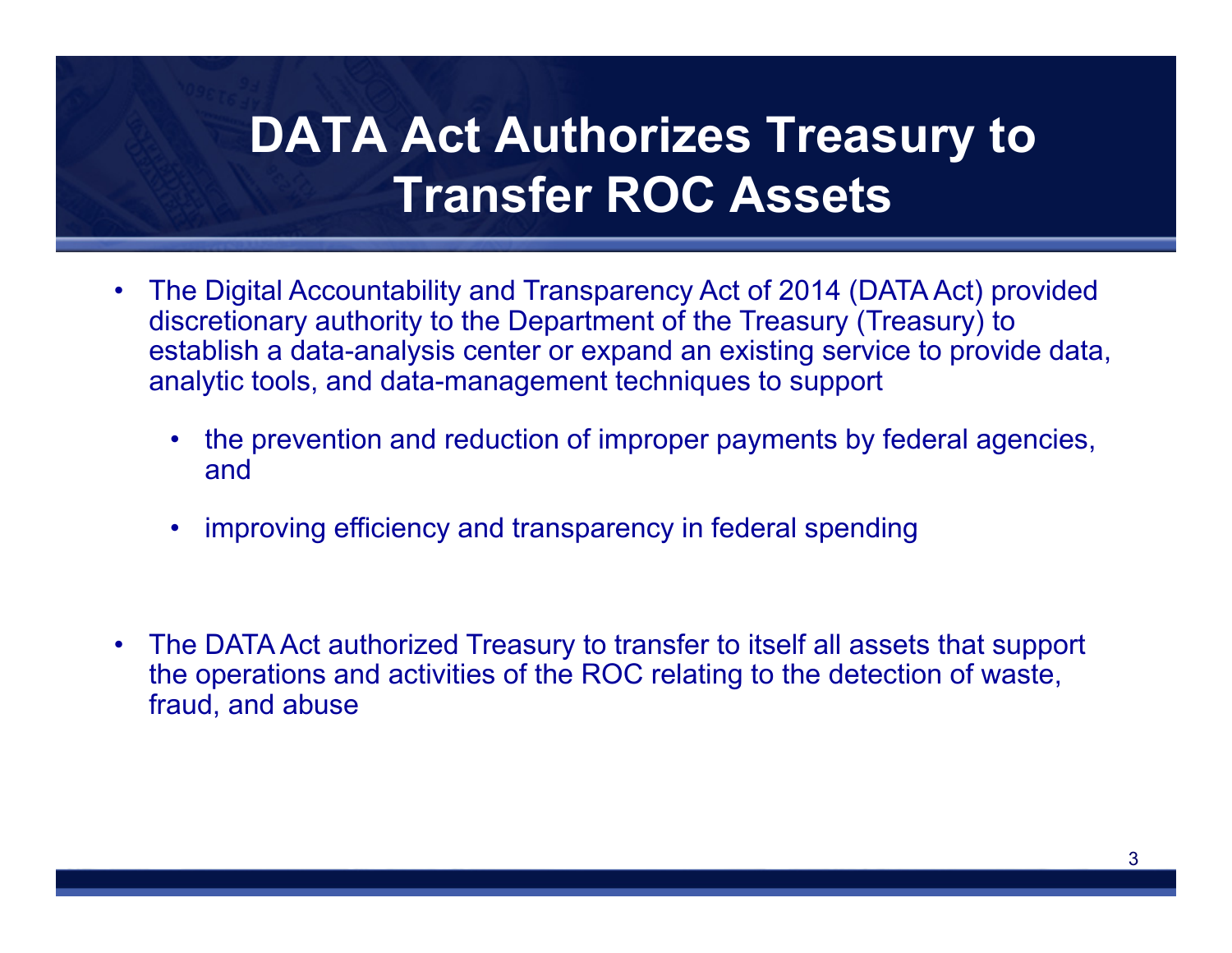## **Recovery Operations Center (ROC) Assets**



### Figure 2: ROC Assets

a Reflects staffing numbers as of September 2013. Many of these personnel multitasked, in addition to supporting the ROC.

Source: GAO. | GAO-15-814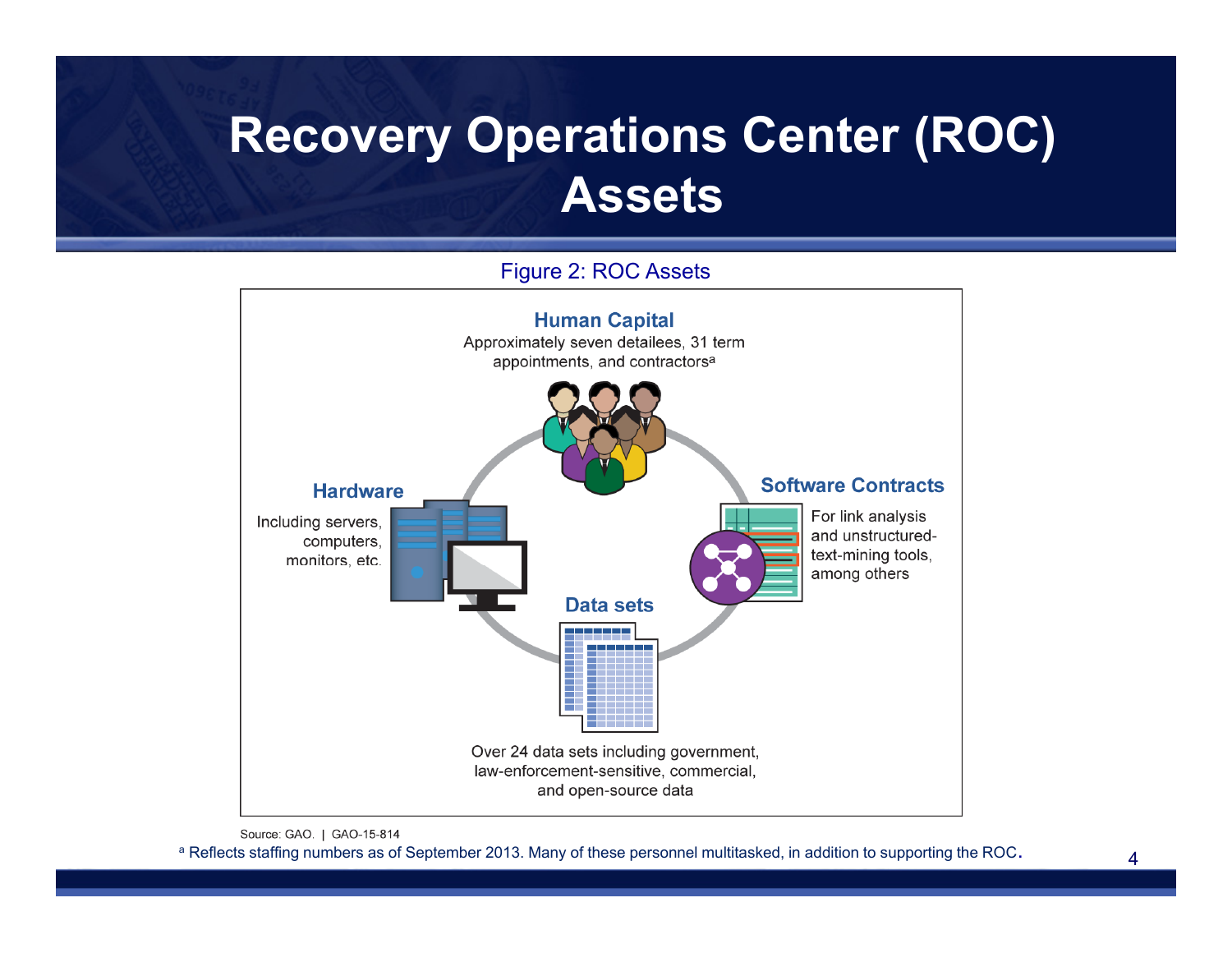## **Recovery Operations Center (ROC) Capabilities**



- • Link analysis makes connections by visually representing investigative findings
- • Unstructured text mining tools proactively identify high-risk entities using key words/phrases to rapidly filter through thousands of documents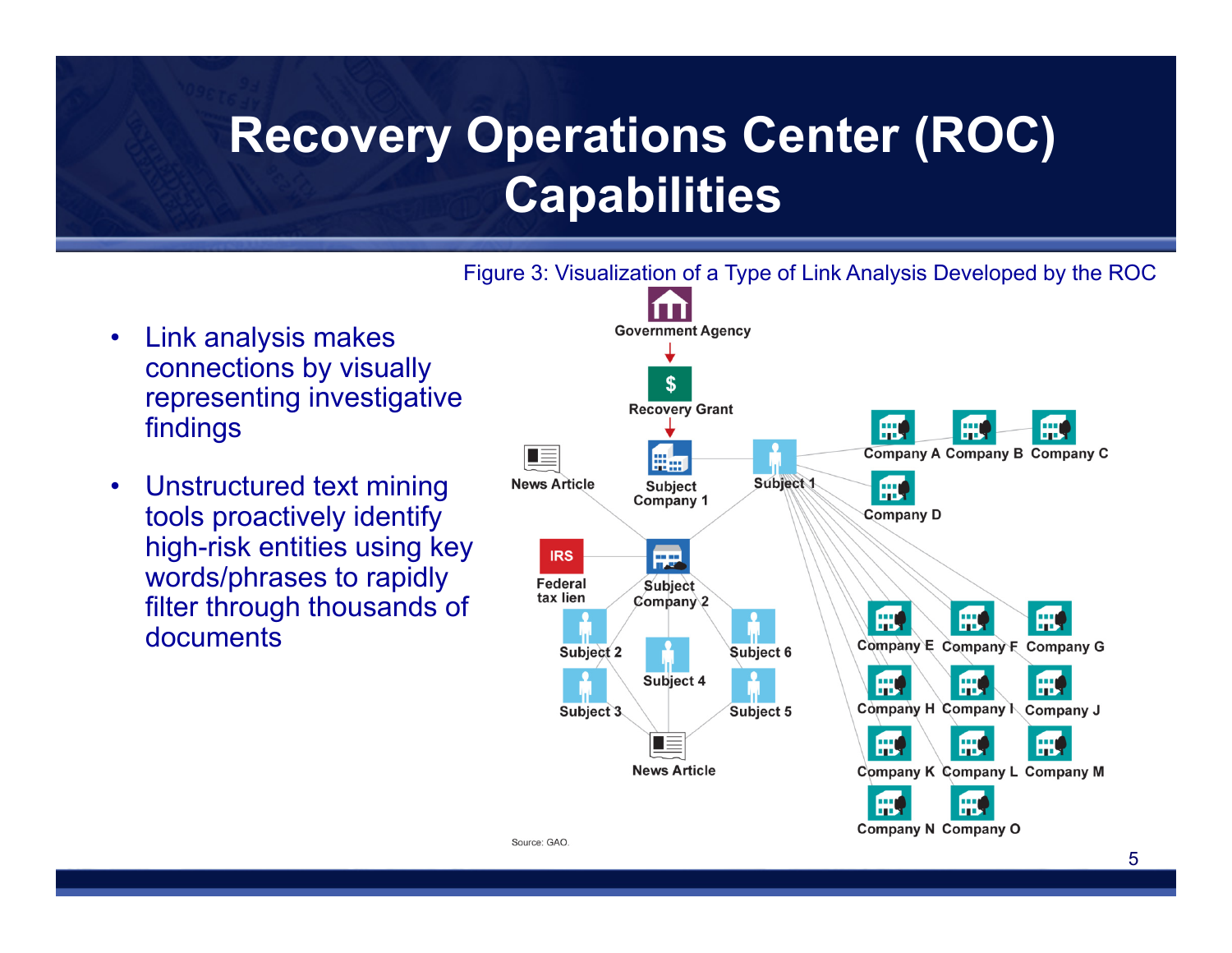## **Treasury's Plans for Transferring ROC Assets**

- • Treasury decided not to transfer the ROC's assets, citing cost, lack of investigative authority, and other reasons
- $\bullet$  Instead, Treasury sought opportunities to informally leverage the ROC's expertise by sharing knowledge between the ROC and Treasury's Do Not Pay Center Business Center (DNP)

### Figure 4: Comparison of ROC and DNP

#### Do Not Pay

The Department of the Treasury's (Treasury) Do Not Pay Center Business Center (DNP) initiative checks various data sources for several different payment activities including preaward, prepayment eligibility verification at the time of payment and any time in the payment life cycle. It does this on a large-scale basis-up to \$2.5 trillion of payment activities.

#### **Services**<sup>a</sup>

#### **Data-source matching**

Online search capabilities allow for searching a single name or entity

Batch matching allows a comparison of an agency's  $\mathbf{H}$ preaward and prepayment file matched to available approved data sources

Continuous monitoring allows an ongoing comparison of an agency's file against all data sources it is authorized to access.

Payment integration provides a comparison at the time of payment.

#### **Recovery Operations Center**

The Recovery Accountability and Transparency Board's (Recovery Board) Recovery Operations Center (ROC) is an independent data-analytics center that supports fraud detection and prevention and assists the oversight communities (Offices of Inspector General [OIG] and law-enforcement agencies) in their efforts to prevent fraud. waste, and abuse as well as to prevent and detect erroneous or ineligible duplicate payments of federal funds by agencies.

#### **Services**<sup>a</sup>



 $\boldsymbol{\mathcal{A}}$ 

Link analysis examines large amounts of data (e.g., multiple datasets, social media) for connections indicating fraud, waste, and abuse.



Unstructured/structured text mining tools (enhanced in-house) proactively identifies

high-risk entities in the A-133 Single Audit database (or other unstructured data sources).

**Geographic Information System tools identify** patterns and geographic hotspots in order to focus on high-risk geographic areas.

Source: GAO. | GAO-15-814

<sup>a</sup> Both Treasury and the ROC may offer additional services—this is an illustrative rather than complete list.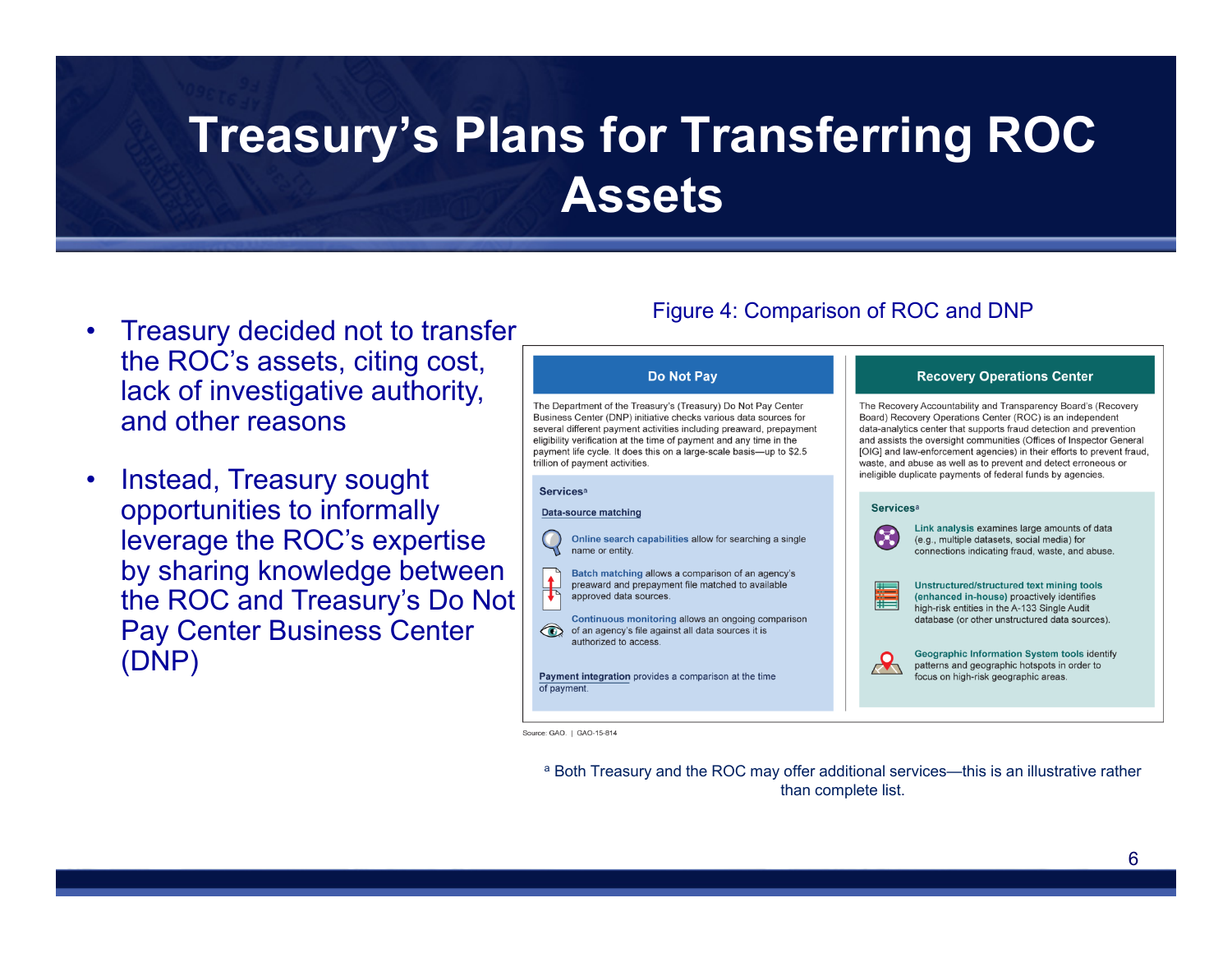### **Potential Effect on ROC Users**

- • ROC users will need to consider alternatives following the ROC's termination
	- • Some large Offices of Inspector General (OIG) intend to develop independent analytical capabilities, while some small- and medium-sized OIGs do not have the resources to develop such capabilities

2012 2013 2014  $2015<sup>a</sup>$ **Number of Recovery Operations Center (ROC) requests** Department Appalachian of Homeland 39 Regional Department of 52 Security Commission **Homeland Security** Appalachiar Department Regional 204 of Homeland Commission Environmental Intellectual Property Security Protection Rights Coordination Agency Center Department of **Treasury Inspector** General for Tax Justiceb Appalachian Regional Administration 28 Commission Department of **National Aeronautics** Housing and Urban and Space Development Department of Housing Administration and Urban Development Appalachian Regional Department of Department of Health and Commission Commerce Human Services Department of Justice

Figure 5: Top Five OIGs Submitting Requests for Analysis

Source: GAO. | GAO-15-814

<sup>a</sup> Statistics from January 1, 2015, through March 27, 2015. No other OIGs used the ROC more than once during this period. <sup>b</sup> In 2012, the Department of Justice, not the Department of Justice OIG, submitted requests for analysis.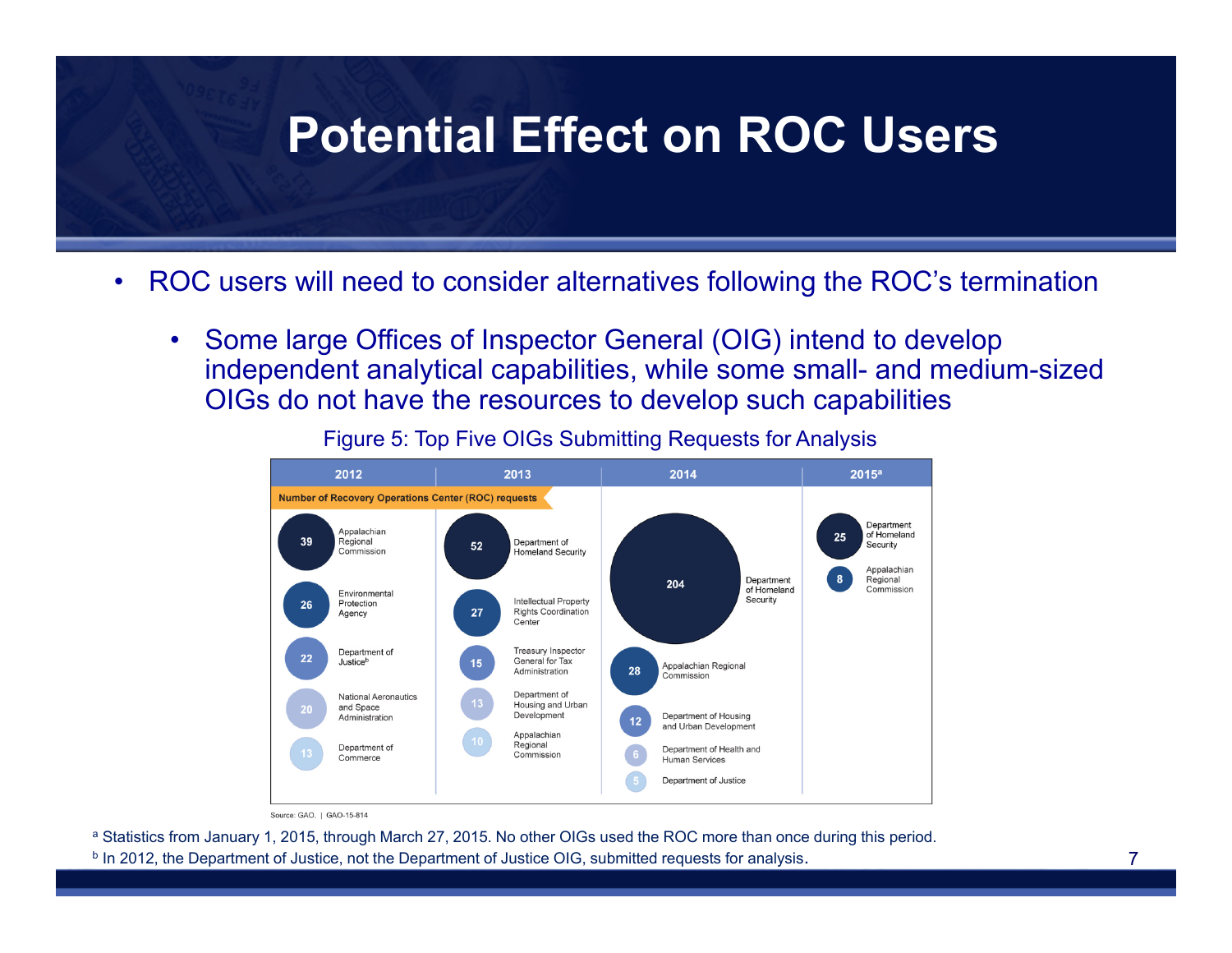### **GAO Recommendations**

- • We recommend that Treasury reconsider whether certain assets especially information and documentation such as memorandums of understanding (MOU)—could be worth transferring to DNP
	- Treasury agreed to consider additional opportunities for knowledge transfer between the ROC and DNP
- Congress may wish to consider directing the Council of the Inspectors General on Integrity and Efficiency (CIGIE) to develop a legislative proposal to reconstitute the essential capabilities of the ROC to help ensure federal spending accountability
	- • Congress expressed concern about the loss of capabilities to prevent and detect fraud
	- $\bullet$  CIGIE officials support a centralized data-analytics center to prevent unnecessary duplication and ensure access to analytic resources